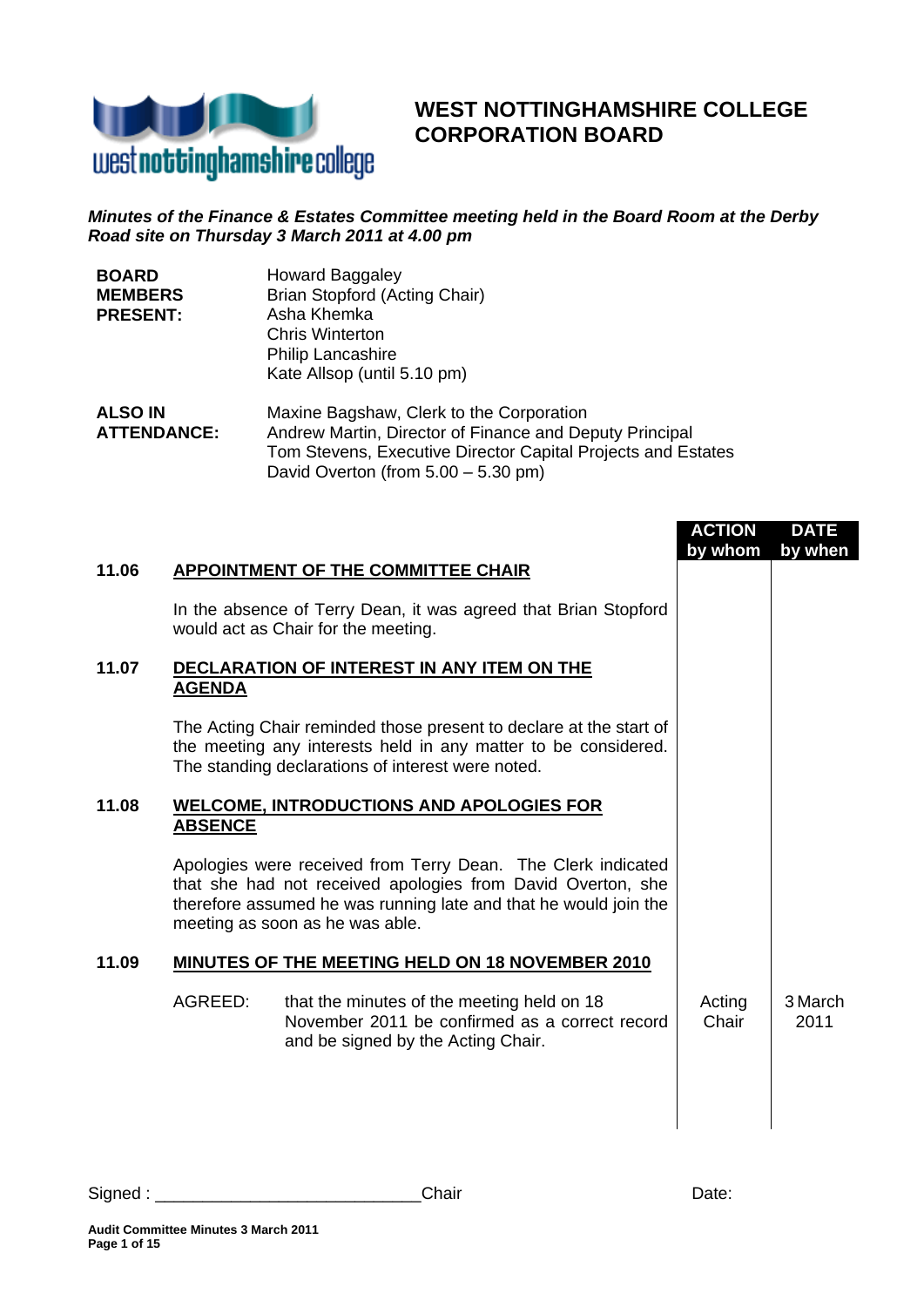|          |                                                                                                                                                                                                                                                                                                                                                                                                                                                                                                                                                                                                                                                                                                                                                                                                                                                                                                                                                                                                                                                                                                                                                                                                                                                                                                                                                                                                                                                                          | <b>ACTION</b><br>by whom | <b>DATE</b><br>by when |
|----------|--------------------------------------------------------------------------------------------------------------------------------------------------------------------------------------------------------------------------------------------------------------------------------------------------------------------------------------------------------------------------------------------------------------------------------------------------------------------------------------------------------------------------------------------------------------------------------------------------------------------------------------------------------------------------------------------------------------------------------------------------------------------------------------------------------------------------------------------------------------------------------------------------------------------------------------------------------------------------------------------------------------------------------------------------------------------------------------------------------------------------------------------------------------------------------------------------------------------------------------------------------------------------------------------------------------------------------------------------------------------------------------------------------------------------------------------------------------------------|--------------------------|------------------------|
| 11.10    | <b>ACTIONS OUTSTANDING AND MATTERS ARISING FROM</b><br><b>THE MEETING HELD ON 18 NOVEMBER 2010</b>                                                                                                                                                                                                                                                                                                                                                                                                                                                                                                                                                                                                                                                                                                                                                                                                                                                                                                                                                                                                                                                                                                                                                                                                                                                                                                                                                                       |                          |                        |
|          | No matters arising were discussed. The Action Progress<br>Schedule was noted.                                                                                                                                                                                                                                                                                                                                                                                                                                                                                                                                                                                                                                                                                                                                                                                                                                                                                                                                                                                                                                                                                                                                                                                                                                                                                                                                                                                            |                          |                        |
| 11.11    | <b>STRUCTURAL INSPECTION INVESTIGATIONS - DERBY</b><br>ROAD, CHESTERFIELD ROAD & ASHFIELD COLLEGE                                                                                                                                                                                                                                                                                                                                                                                                                                                                                                                                                                                                                                                                                                                                                                                                                                                                                                                                                                                                                                                                                                                                                                                                                                                                                                                                                                        |                          |                        |
|          | The Executive Director: Capital Projects & Estates introduced this<br>item and drew Members attention to the following:                                                                                                                                                                                                                                                                                                                                                                                                                                                                                                                                                                                                                                                                                                                                                                                                                                                                                                                                                                                                                                                                                                                                                                                                                                                                                                                                                  |                          |                        |
|          | Structural surveys were requested by the Corporation Board<br>following the partial collapse of the internal ceiling in the six-<br>storey tower at Derby Road on 10 September 2010.<br>Positive outcomes from the intrusive survey of the tower,<br>including chemical tests were reported to the Finance and<br>Estates Committee and Corporation Board in November<br>2010. Since this time, the Management Team have reviewed<br>replacement of external cladding feasibility and cost<br>effectiveness.<br>All of the buildings surveyed on the Derby Road site are in a<br>$\bullet$<br>generally good condition. A number of minor repairs are to<br>be included in the College maintenance plan.<br>Necessary repairs/replacement to the roof to the three storey<br>$\bullet$<br>block is required to prevent its instability and further damage<br>at an estimated cost of £175k.<br>With the exception of minor settlement at the entrance to the<br>$\bullet$<br>workshop boiler room at Chesterfield Road, all other buildings<br>on the site appear structurally to be in a good and stable<br>condition. A number of minor repairs are to be included in the<br>College maintenance plan.<br>Ashfield College is in very good condition for a building<br>constructed in 1918. There are a number of areas that<br>require attention to avoid any structural damage in the future<br>and these are to be included within the College maintenance<br>plan. |                          |                        |
|          | He confirmed in summary that, all buildings surveyed at Derby<br>Road, Chesterfield Road and Ashfield College showed no<br>obvious signs of instability and have all been found to be<br>structurally stable for day to day educational use.<br><b>Members</b><br>discussed the repairs/replacement of the roof to the three storey<br>block at a cost of £175k, and were advised that payment of this<br>amount will be achieved through advancement of the current<br>2010/11 maintenance programme. This is a similar position to<br>the minor subsidence repairs required outside the boiler room at<br>Chesterfield Road.                                                                                                                                                                                                                                                                                                                                                                                                                                                                                                                                                                                                                                                                                                                                                                                                                                           |                          |                        |
|          | Members took comfort from the positive overall survey results. It<br>was accepted that the survey undertaken was a visual one and                                                                                                                                                                                                                                                                                                                                                                                                                                                                                                                                                                                                                                                                                                                                                                                                                                                                                                                                                                                                                                                                                                                                                                                                                                                                                                                                        |                          |                        |
| Signed : | Chair                                                                                                                                                                                                                                                                                                                                                                                                                                                                                                                                                                                                                                                                                                                                                                                                                                                                                                                                                                                                                                                                                                                                                                                                                                                                                                                                                                                                                                                                    | Date:                    |                        |

**Page 2 of 15**

**Audit Committee Minutes 3 March 2011**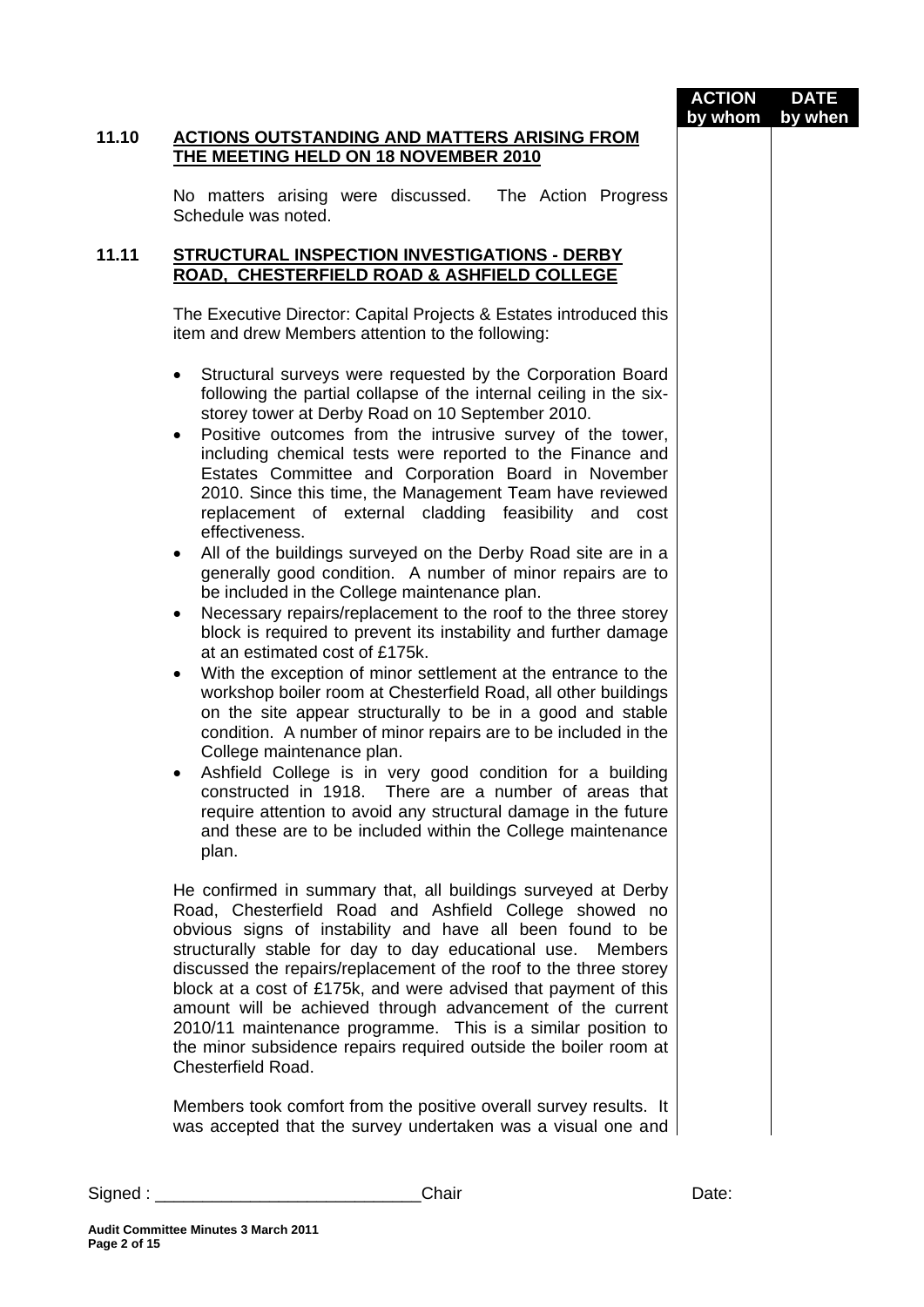|       |                                                                                                                                                                                                                                                                                                                                                                                                                                                                                                                                                                                                                                                                                                                                                                                                                                                                                                                                                                                                                                                                                                                                                                                                                                                                                                                                                                                                                                                                                                                                                                                                                                                                                                                                                                                                                                                  | <b>ACTION</b><br>by whom | <b>DATE</b><br>by when |
|-------|--------------------------------------------------------------------------------------------------------------------------------------------------------------------------------------------------------------------------------------------------------------------------------------------------------------------------------------------------------------------------------------------------------------------------------------------------------------------------------------------------------------------------------------------------------------------------------------------------------------------------------------------------------------------------------------------------------------------------------------------------------------------------------------------------------------------------------------------------------------------------------------------------------------------------------------------------------------------------------------------------------------------------------------------------------------------------------------------------------------------------------------------------------------------------------------------------------------------------------------------------------------------------------------------------------------------------------------------------------------------------------------------------------------------------------------------------------------------------------------------------------------------------------------------------------------------------------------------------------------------------------------------------------------------------------------------------------------------------------------------------------------------------------------------------------------------------------------------------|--------------------------|------------------------|
|       | therefore there could be problems, but that they were not evident<br>upon reasonable inspection.                                                                                                                                                                                                                                                                                                                                                                                                                                                                                                                                                                                                                                                                                                                                                                                                                                                                                                                                                                                                                                                                                                                                                                                                                                                                                                                                                                                                                                                                                                                                                                                                                                                                                                                                                 |                          |                        |
|       | AGREED to:                                                                                                                                                                                                                                                                                                                                                                                                                                                                                                                                                                                                                                                                                                                                                                                                                                                                                                                                                                                                                                                                                                                                                                                                                                                                                                                                                                                                                                                                                                                                                                                                                                                                                                                                                                                                                                       |                          |                        |
|       | i.<br>note the content of the report,<br>ii.<br>approve the recommendations to include all minor<br>remedial work in College maintenance plans for Derby<br>Road, Chesterfield Road and Ashfield College,<br>to obtain cost estimates for the replacement of the roof<br>iii.<br>for the three storey block at Derby Road as part of the<br>College maintenance plan.                                                                                                                                                                                                                                                                                                                                                                                                                                                                                                                                                                                                                                                                                                                                                                                                                                                                                                                                                                                                                                                                                                                                                                                                                                                                                                                                                                                                                                                                            |                          |                        |
| 11.12 | PHASE 1 DEVELOPMENT AND UPDATE                                                                                                                                                                                                                                                                                                                                                                                                                                                                                                                                                                                                                                                                                                                                                                                                                                                                                                                                                                                                                                                                                                                                                                                                                                                                                                                                                                                                                                                                                                                                                                                                                                                                                                                                                                                                                   |                          |                        |
|       | The Executive Director: Capital Projects & Estates introduced this<br>item and confirmed the following:                                                                                                                                                                                                                                                                                                                                                                                                                                                                                                                                                                                                                                                                                                                                                                                                                                                                                                                                                                                                                                                                                                                                                                                                                                                                                                                                                                                                                                                                                                                                                                                                                                                                                                                                          |                          |                        |
|       | The College has seen successful completion of all enabling<br>work (support staff moved to Ransom Hall, conversion of<br>administrative space to classrooms and refurbishment of<br>Trades Building). All facilities were in operation on 5 January<br>2011 and were completed within budget.<br>The appointment of the building contractor for the Creative<br>$\bullet$<br>Arts workshop refurbishment has been confirmed.<br>Programme of work shows completion on 18 July, with<br>access by the College for fit out from 6 July 2011.<br>Theatre and lighting consultants, BREEAM consultants and<br>٠<br>lawyers have been appointed, all are specialists within their<br>field.<br>Replacement gas pipe is required at an estimated cost of<br>£80k, this is presently out to tender to specialist contractors,<br>with an estimated three weeks mobilisation and four to five<br>weeks work on appointment of contractor. Members were<br>advised that the cost of this work will fall within the 2010/11<br>accounts.<br>Water burst in Number 19 on 9 December - the restaurant<br>$\bullet$<br>reopened for business on Friday 10 December. Temporary<br>arrangements made for business continuity. Ceilings,<br>paintwork and furniture required replacement. The insurers<br>are in dialogue with the College regarding losses estimated to<br>be around £40k. It is believed that all losses are to be<br>covered at this time. Number 19 was back in operation from<br>5 January 2011. It is planned that remedial work will be<br>undertaken at times to ensure that teaching and learning is<br>not affected. Members` attention was drawn to page 24 and<br>the committed expenditure which currently runs at £622,520<br>as against an approved budget of £700k.<br>In terms of the phase 1 development, members were advised |                          |                        |
|       | that the contract to refurbish the Creative Arts workshop started                                                                                                                                                                                                                                                                                                                                                                                                                                                                                                                                                                                                                                                                                                                                                                                                                                                                                                                                                                                                                                                                                                                                                                                                                                                                                                                                                                                                                                                                                                                                                                                                                                                                                                                                                                                |                          |                        |

Signed : \_\_\_\_\_\_\_\_\_\_\_\_\_\_\_\_\_\_\_\_\_\_\_\_\_\_\_\_Chair Date: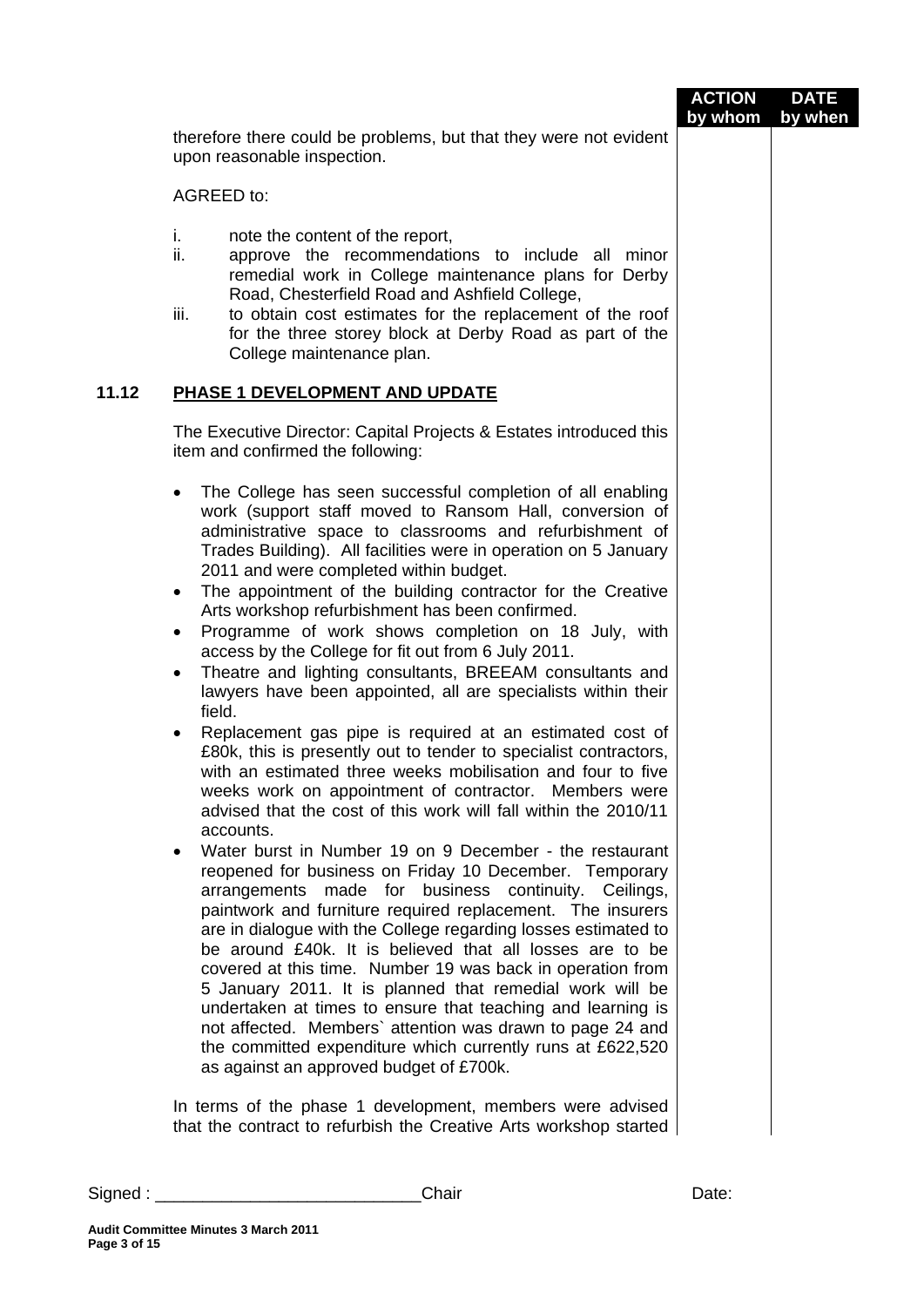|                                                                                                                                                                                                                                                                                                                                                                                                                                                                                                                                                                                                                                                                                                                                                                                                                                                                                                               | <b>ACTION</b><br>by whom | <b>DATE</b><br>by when |
|---------------------------------------------------------------------------------------------------------------------------------------------------------------------------------------------------------------------------------------------------------------------------------------------------------------------------------------------------------------------------------------------------------------------------------------------------------------------------------------------------------------------------------------------------------------------------------------------------------------------------------------------------------------------------------------------------------------------------------------------------------------------------------------------------------------------------------------------------------------------------------------------------------------|--------------------------|------------------------|
| on time and is currently running to schedule. Members' attention<br>was drawn to page 23 and the DDA proposals put forward. The<br>Executive Director: Capital Projects & Estates explained that<br>when reviewing DDA access, and in particular wheelchair<br>access, the intention had been to carry out DDA developments<br>as a second phase, but that upon site examination, the College<br>had been advised that to upgrade to meet DDA legislation would<br>cost circa £20k. It was explained that, rather than wait to do the<br>work as part of phase 2, and given the fairly limited expenditure,<br>it had been agreed to undertake full DDA access from the three<br>storey block to the workshop at this time. Members were advised<br>that the £20k cost would fall within the project contingency, and<br>that as a result, the College is not seeking any budget variation<br>from the Board. |                          |                        |
| Members were advised that, following further investigation, DDA<br>access could also be provided to the Technical Studio at a cost of<br>circa £10k. Previously, it had been thought not possible due to<br>ceiling height restrictions. Members were advised that the £10k<br>cost would fall within the project contingency and, as a result, the<br>College is not seeking any budget variation.                                                                                                                                                                                                                                                                                                                                                                                                                                                                                                           |                          |                        |
| In terms of the water burst at Number 19, members were advised<br>that at, this stage, it is expected that all losses will be covered by<br>insurance and that the only potential risk area is the sum of £2k<br>which relates to the failed component in the boiler which led to<br>the water burst in the first place.                                                                                                                                                                                                                                                                                                                                                                                                                                                                                                                                                                                      |                          |                        |
| In terms of the Ransom Hall move, members were advised that<br>this was undertaken smoothly and at less than the budget<br>expected. Members discussed the IT concerns raised before the<br>move and were advised that IT connectivity is, in fact, better at<br>Ransom Hall than at College.                                                                                                                                                                                                                                                                                                                                                                                                                                                                                                                                                                                                                 |                          |                        |
| Members reviewed the costs associated with the replacement<br>gas pipe work and were advised that the pipes were of such an<br>age that they could not be repaired and that the £80k had been<br>included within the 2010/11 budget and is evident/provided for<br>within the mid year review/re-forecast.                                                                                                                                                                                                                                                                                                                                                                                                                                                                                                                                                                                                    |                          |                        |
| AGREED to:                                                                                                                                                                                                                                                                                                                                                                                                                                                                                                                                                                                                                                                                                                                                                                                                                                                                                                    |                          |                        |
| note the content of the report,<br>İ.<br>ii.<br>approve the provision of full DDA access from the three<br>storey block to the workshop estimated at around £20k,<br>iii.<br>approve the provision of DDA access to the performance<br>theatre control room, estimated at around £10k, (both<br>costs to be allocated to the contingency sum previously<br>approved as part of the phase 1 property strategy).                                                                                                                                                                                                                                                                                                                                                                                                                                                                                                |                          |                        |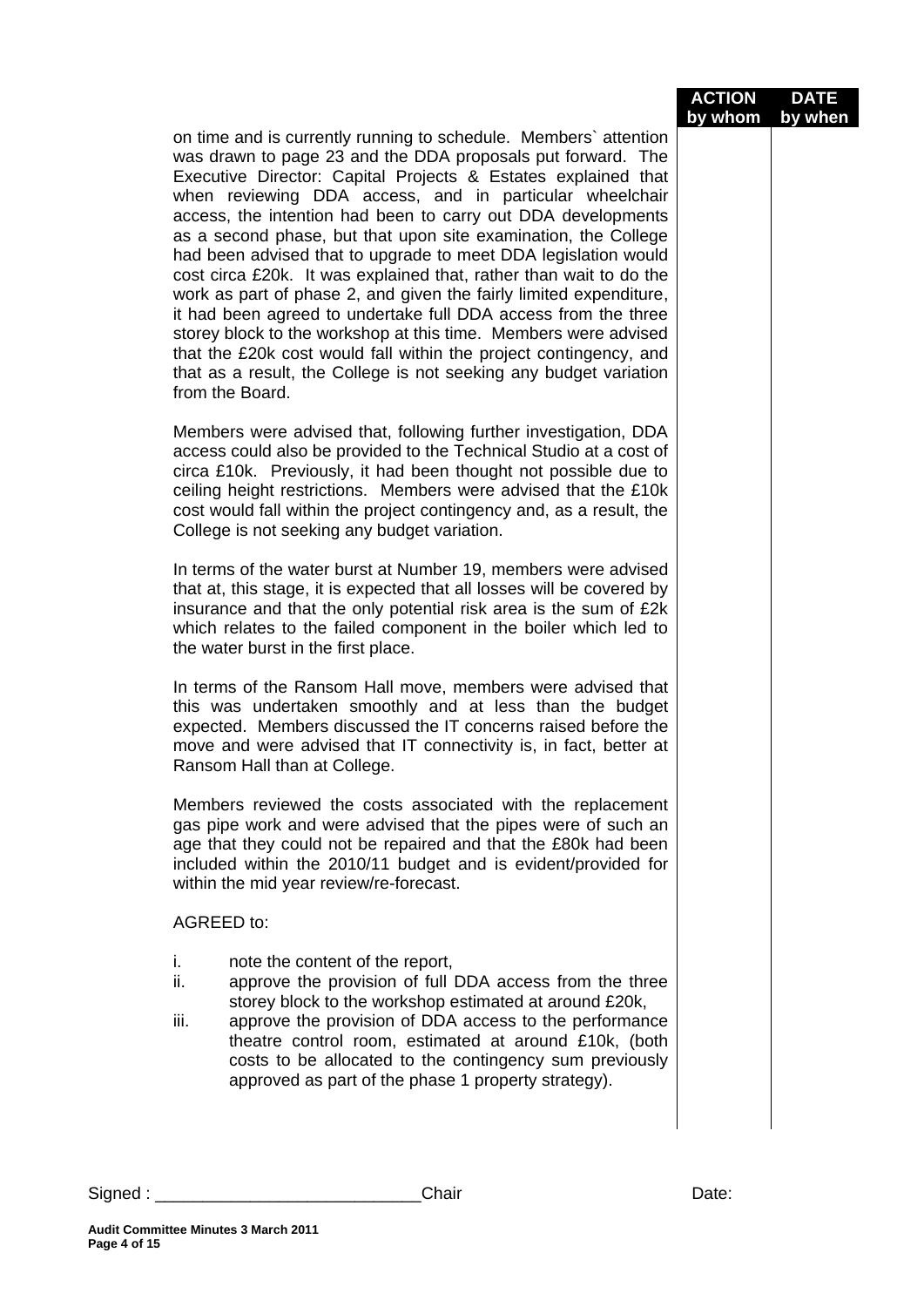|       |                                                                                                                                                                                                                                                                                                                                                                                                                                                                                                                                                                                                                                                                                                                                                                                                                                                                                                                                                                                                                                                                                                                                                                                                                                                                                                                                                                                                                                                                                                                                                                                                                                                                                                                                                                                                                                                                                                                                                             | <b>ACTION</b> | <b>DATE</b> |
|-------|-------------------------------------------------------------------------------------------------------------------------------------------------------------------------------------------------------------------------------------------------------------------------------------------------------------------------------------------------------------------------------------------------------------------------------------------------------------------------------------------------------------------------------------------------------------------------------------------------------------------------------------------------------------------------------------------------------------------------------------------------------------------------------------------------------------------------------------------------------------------------------------------------------------------------------------------------------------------------------------------------------------------------------------------------------------------------------------------------------------------------------------------------------------------------------------------------------------------------------------------------------------------------------------------------------------------------------------------------------------------------------------------------------------------------------------------------------------------------------------------------------------------------------------------------------------------------------------------------------------------------------------------------------------------------------------------------------------------------------------------------------------------------------------------------------------------------------------------------------------------------------------------------------------------------------------------------------------|---------------|-------------|
| 11.13 | <b>PHASE TWO DEVELOPMENT</b>                                                                                                                                                                                                                                                                                                                                                                                                                                                                                                                                                                                                                                                                                                                                                                                                                                                                                                                                                                                                                                                                                                                                                                                                                                                                                                                                                                                                                                                                                                                                                                                                                                                                                                                                                                                                                                                                                                                                | by whom       | by when     |
|       | The Executive Director: Capital Projects & Estates introduced this<br>item and reminded members that development of the College's<br>site had been agreed as part of a phased approach to manage<br>the financial impact of the proposed development. He confirmed<br>that phase 1 was well underway and that the Committee and the<br>Board needed now to discuss and decide the subsequent<br>phasing and work to be undertaken. When moving to phase 2,<br>he explained that certain discussions had taken place with the<br>local authority and that, as a consequence of this and a review of<br>finances, certain proposals were made regarding the phasing of<br>additional works required. He brought the following to members`<br>attention:                                                                                                                                                                                                                                                                                                                                                                                                                                                                                                                                                                                                                                                                                                                                                                                                                                                                                                                                                                                                                                                                                                                                                                                                       |               |             |
|       | The College has submitted a pre-outline application with<br>٠<br>regard to parking, new build and potential highway works<br>which were discussed with Mansfield District Planning and<br>Nottinghamshire County Highways who responded positively<br>to the development and gave an indication that there would<br>be little or no highway works needed.<br>The preference is for additional surface car parking, which will<br>$\bullet$<br>increase car parking by 60 from 440 to 500.<br>The local authority has no objection to a phasing of<br>$\bullet$<br>development which will enable the planning application for<br>parking and sports hall to be submitted prior to the application<br>for new build.<br>Planners would prefer to see a landmark building along<br>٠<br>Nottingham Road.<br>Campus wide design guides have been prepared to present a<br>$\bullet$<br>more holistic and strategic approach to the design which will<br>ultimately lead to a unified and coherent campus.<br><b>The</b><br>intention of the guide is to support design aspirations for a<br>new build and establish key principles for the site as a whole.<br>The project plan identifies four separate elements of work, 1)<br>٠<br>Sports Hall & Parking, 2) New Build & Internal Closed<br>Courtyard, 3) re-cladding of six storey tower and surrounding<br>buildings, and 4) conversion of three storey block for Visual<br>Arts.<br>The programme of work includes car parking by November<br>2011, Sports Hall by May 2012, new build by December<br>2012, recladding of tower and surrounding buildings by April<br>2013 and conversion of three storey block for Visual Arts by<br><b>July 2013.</b><br>Procurement options have been reviewed and the proposals<br>٠<br>for the new build will be subject to OJEU tendering. The<br>sports hall, car park and initial design work to RIBA stage C<br>can be procured using WNC financial regulations. |               |             |
|       | Members' attention was drawn to the detail of the written report<br>and they were advised that the main purpose of the pre-                                                                                                                                                                                                                                                                                                                                                                                                                                                                                                                                                                                                                                                                                                                                                                                                                                                                                                                                                                                                                                                                                                                                                                                                                                                                                                                                                                                                                                                                                                                                                                                                                                                                                                                                                                                                                                 |               |             |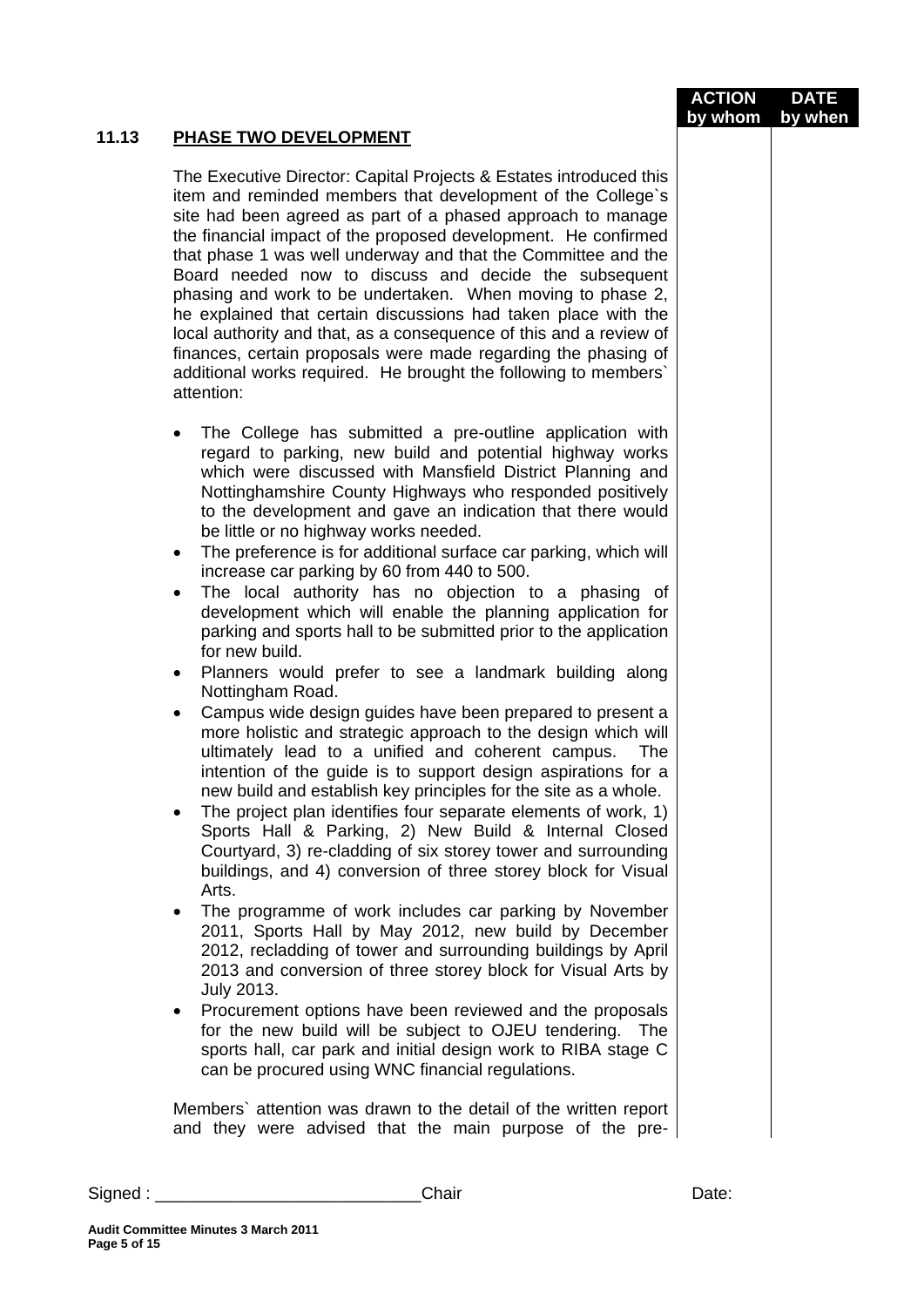| application report and discussion with MDC and NCC were to<br>gain some reassurance regarding the two main issues prior to<br>embarking on further design development, and these are that:<br>a)<br>the principle of development is acceptable to the planning<br>authority and broadly falls within planning policy, and<br>there will be limited highways or section 106 costs<br>b)<br>associated with the development.<br>In terms of highways issues, NCC have advised that the proposal<br>presented does not give any concerns in respect of highways<br>matters, and commented that existing access and egress points<br>should be more intensively used. With regards to the proposed<br>sports hall facilities, NCC commented that this may generate<br>extra traffic, but that this will be spread over a longer period than<br>present and in particular, outside the existing peak periods. With<br>regards to initial planning comments MDC asked that attention is<br>given to a number of matters, these are:<br>a)<br>design to take account of existing residential amenity of<br>nearby properties,<br>the design is on a key route into the town and a landmark<br>b)<br>building will be encouraged,<br>need to retain trees to the frontage of the site which are<br>C)<br>covered by a tree preservation order,<br>additional planting both within and to the perimeter of the<br>d)<br>site where development and car parking is proposed to<br>reduce the visual impact of such, and<br>there will be no objection to a phased development,<br>e)<br>although a clear indication of the phasing would help with<br>the processing of an application.<br>Members' attention was drawn to page 45 and the plan, which<br>clearly sets out the work to be undertaken in each phase.<br>Members discussed car parking in detail and cross referenced<br>paragraphs 4.3 and 4.6. Members considered page 46 and the<br>visual representation of the current proposals, which from a<br>planner's perspective, they believe are positive redesigns.<br>Members reviewed the campus wide design guide that starts at<br>page 32 and acknowledged that a key focal point for the College<br>will be its tower. In terms of design themes, it is accepted that<br>the external elevation of the buildings will have a 'harder' feel,<br>with internal being 'softer' and more colourful, but that throughout<br>there will be a unified design. The Committee was advised that<br>at the Board meeting on 10 March 2011, all Governors will see a<br>3D image of the design currently being developed.<br>Members' attention was drawn to the project plan at paragraph 7<br>and the suggestion that the programme be split into the four parts<br>Directly linked to these is the programme and<br>described.<br>budgets detailed at paragraph 18 and the estimated expenditure |  | <b>ACTION</b><br>by whom | <b>DATE</b><br>by when |
|--------------------------------------------------------------------------------------------------------------------------------------------------------------------------------------------------------------------------------------------------------------------------------------------------------------------------------------------------------------------------------------------------------------------------------------------------------------------------------------------------------------------------------------------------------------------------------------------------------------------------------------------------------------------------------------------------------------------------------------------------------------------------------------------------------------------------------------------------------------------------------------------------------------------------------------------------------------------------------------------------------------------------------------------------------------------------------------------------------------------------------------------------------------------------------------------------------------------------------------------------------------------------------------------------------------------------------------------------------------------------------------------------------------------------------------------------------------------------------------------------------------------------------------------------------------------------------------------------------------------------------------------------------------------------------------------------------------------------------------------------------------------------------------------------------------------------------------------------------------------------------------------------------------------------------------------------------------------------------------------------------------------------------------------------------------------------------------------------------------------------------------------------------------------------------------------------------------------------------------------------------------------------------------------------------------------------------------------------------------------------------------------------------------------------------------------------------------------------------------------------------------------------------------------------------------------------------------------------------------------------------------------------------------------------------------------------------------------------------------------------------------------------------------------------------------------------------------------------------------------------------------------------|--|--------------------------|------------------------|
|                                                                                                                                                                                                                                                                                                                                                                                                                                                                                                                                                                                                                                                                                                                                                                                                                                                                                                                                                                                                                                                                                                                                                                                                                                                                                                                                                                                                                                                                                                                                                                                                                                                                                                                                                                                                                                                                                                                                                                                                                                                                                                                                                                                                                                                                                                                                                                                                                                                                                                                                                                                                                                                                                                                                                                                                                                                                                                  |  |                          |                        |
|                                                                                                                                                                                                                                                                                                                                                                                                                                                                                                                                                                                                                                                                                                                                                                                                                                                                                                                                                                                                                                                                                                                                                                                                                                                                                                                                                                                                                                                                                                                                                                                                                                                                                                                                                                                                                                                                                                                                                                                                                                                                                                                                                                                                                                                                                                                                                                                                                                                                                                                                                                                                                                                                                                                                                                                                                                                                                                  |  |                          |                        |
|                                                                                                                                                                                                                                                                                                                                                                                                                                                                                                                                                                                                                                                                                                                                                                                                                                                                                                                                                                                                                                                                                                                                                                                                                                                                                                                                                                                                                                                                                                                                                                                                                                                                                                                                                                                                                                                                                                                                                                                                                                                                                                                                                                                                                                                                                                                                                                                                                                                                                                                                                                                                                                                                                                                                                                                                                                                                                                  |  |                          |                        |
|                                                                                                                                                                                                                                                                                                                                                                                                                                                                                                                                                                                                                                                                                                                                                                                                                                                                                                                                                                                                                                                                                                                                                                                                                                                                                                                                                                                                                                                                                                                                                                                                                                                                                                                                                                                                                                                                                                                                                                                                                                                                                                                                                                                                                                                                                                                                                                                                                                                                                                                                                                                                                                                                                                                                                                                                                                                                                                  |  |                          |                        |
|                                                                                                                                                                                                                                                                                                                                                                                                                                                                                                                                                                                                                                                                                                                                                                                                                                                                                                                                                                                                                                                                                                                                                                                                                                                                                                                                                                                                                                                                                                                                                                                                                                                                                                                                                                                                                                                                                                                                                                                                                                                                                                                                                                                                                                                                                                                                                                                                                                                                                                                                                                                                                                                                                                                                                                                                                                                                                                  |  |                          |                        |
|                                                                                                                                                                                                                                                                                                                                                                                                                                                                                                                                                                                                                                                                                                                                                                                                                                                                                                                                                                                                                                                                                                                                                                                                                                                                                                                                                                                                                                                                                                                                                                                                                                                                                                                                                                                                                                                                                                                                                                                                                                                                                                                                                                                                                                                                                                                                                                                                                                                                                                                                                                                                                                                                                                                                                                                                                                                                                                  |  |                          |                        |
|                                                                                                                                                                                                                                                                                                                                                                                                                                                                                                                                                                                                                                                                                                                                                                                                                                                                                                                                                                                                                                                                                                                                                                                                                                                                                                                                                                                                                                                                                                                                                                                                                                                                                                                                                                                                                                                                                                                                                                                                                                                                                                                                                                                                                                                                                                                                                                                                                                                                                                                                                                                                                                                                                                                                                                                                                                                                                                  |  |                          |                        |
|                                                                                                                                                                                                                                                                                                                                                                                                                                                                                                                                                                                                                                                                                                                                                                                                                                                                                                                                                                                                                                                                                                                                                                                                                                                                                                                                                                                                                                                                                                                                                                                                                                                                                                                                                                                                                                                                                                                                                                                                                                                                                                                                                                                                                                                                                                                                                                                                                                                                                                                                                                                                                                                                                                                                                                                                                                                                                                  |  |                          |                        |
|                                                                                                                                                                                                                                                                                                                                                                                                                                                                                                                                                                                                                                                                                                                                                                                                                                                                                                                                                                                                                                                                                                                                                                                                                                                                                                                                                                                                                                                                                                                                                                                                                                                                                                                                                                                                                                                                                                                                                                                                                                                                                                                                                                                                                                                                                                                                                                                                                                                                                                                                                                                                                                                                                                                                                                                                                                                                                                  |  |                          |                        |
|                                                                                                                                                                                                                                                                                                                                                                                                                                                                                                                                                                                                                                                                                                                                                                                                                                                                                                                                                                                                                                                                                                                                                                                                                                                                                                                                                                                                                                                                                                                                                                                                                                                                                                                                                                                                                                                                                                                                                                                                                                                                                                                                                                                                                                                                                                                                                                                                                                                                                                                                                                                                                                                                                                                                                                                                                                                                                                  |  |                          |                        |
|                                                                                                                                                                                                                                                                                                                                                                                                                                                                                                                                                                                                                                                                                                                                                                                                                                                                                                                                                                                                                                                                                                                                                                                                                                                                                                                                                                                                                                                                                                                                                                                                                                                                                                                                                                                                                                                                                                                                                                                                                                                                                                                                                                                                                                                                                                                                                                                                                                                                                                                                                                                                                                                                                                                                                                                                                                                                                                  |  |                          |                        |
|                                                                                                                                                                                                                                                                                                                                                                                                                                                                                                                                                                                                                                                                                                                                                                                                                                                                                                                                                                                                                                                                                                                                                                                                                                                                                                                                                                                                                                                                                                                                                                                                                                                                                                                                                                                                                                                                                                                                                                                                                                                                                                                                                                                                                                                                                                                                                                                                                                                                                                                                                                                                                                                                                                                                                                                                                                                                                                  |  |                          |                        |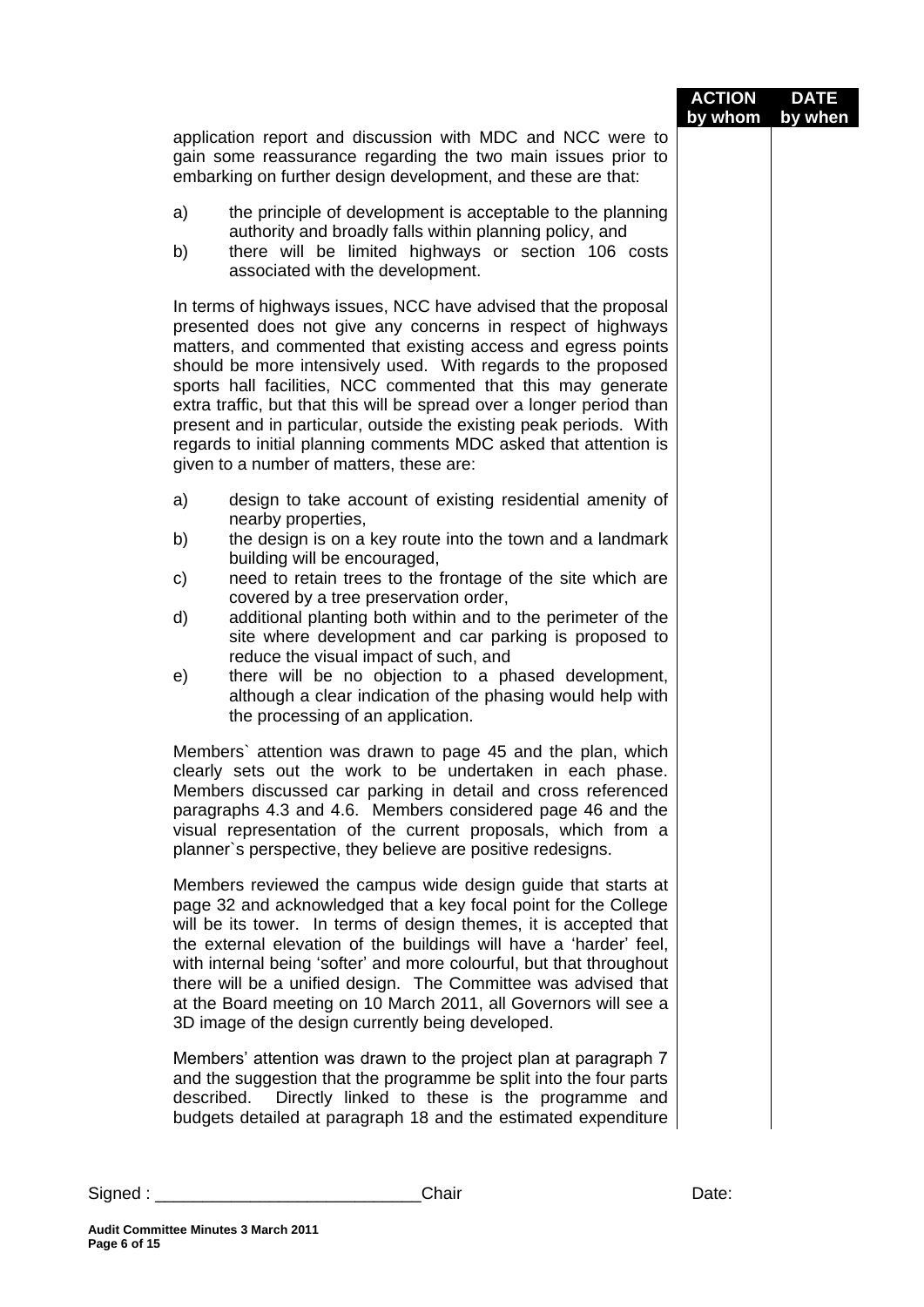|                        |                                                                                                                                                                                                                                                                                                                                                                                                                                                                                                                                                                                                                                                                                                                                                                                                 | <b>ACTION</b><br>by whom | <b>DATE</b><br>by when |
|------------------------|-------------------------------------------------------------------------------------------------------------------------------------------------------------------------------------------------------------------------------------------------------------------------------------------------------------------------------------------------------------------------------------------------------------------------------------------------------------------------------------------------------------------------------------------------------------------------------------------------------------------------------------------------------------------------------------------------------------------------------------------------------------------------------------------------|--------------------------|------------------------|
|                        | required and the timescales for commitment of that expenditure.<br>The Executive Director: Capital Projects & Estates then went on<br>to discuss the procurement options in paragraph 14. It was<br>acknowledged by the Committee that these options had been<br>discussed in the past, and that option one is what was intended<br>when the College had hoped to develop the Rushley Farm site,<br>but that with greater flexibility of phasing there is the desire to<br>undertake as much procurement under option two, ie, procure<br>independently by competitive tendering, as possible. It was<br>accepted that option two would create more of an administrative<br>burden and that administrative support for the Executive Director:<br>Capital Projects & Estates would be required. |                          |                        |
|                        | Members reviewed the procurement of design team and architect<br>options at paragraph 15 and noted the suggestion that the<br>College procure the car park and sports hall itself to enable rapid<br>progress. It was accepted that this was a sensible way forward<br>as the value of these contracts would fall under the EU limits. It<br>was agreed that for construction over the EU limits, the College<br>would have to go out to formal framework tender.                                                                                                                                                                                                                                                                                                                               |                          |                        |
|                        | In terms of progression, it was suggested that the contract for the<br>new build and re-cladding at Derby Road be advertised as a<br>single contract tender, and then when the tenders are received,<br>the College could decide what could be done and at what stage<br>depending on affordability. All Governors accepted the need to<br>build in phasing so that affordability could be assessed and<br>reassessed at each step in the development programme. Works<br>relating to the three storey block would be tendered at a later<br>date. When reviewing the designs, members were particularly<br>supportive of the suggestion to provide an enclosed courtyard<br>area, which would address the need for additional social space<br>for students.                                    |                          |                        |
|                        | The Finance Director then went on to discuss the financial<br>arrangements in detail and confirmed the following:                                                                                                                                                                                                                                                                                                                                                                                                                                                                                                                                                                                                                                                                               |                          |                        |
| $\bullet$<br>$\bullet$ | The College will need to establish the source of the finance<br>required and this will need to be in place by July 2011.<br>In relation to draw down of the finance put in place, the<br>phasing allows decision making points, and at each point the<br>affordability of continued development would be based upon<br>the climate and the environment.                                                                                                                                                                                                                                                                                                                                                                                                                                         |                          |                        |
|                        | Whilst there would be a financial challenge regarding the<br>management of finance and repayments in the three year<br>period, the Executive Team are confident that this is a project<br>that is affordable.                                                                                                                                                                                                                                                                                                                                                                                                                                                                                                                                                                                   |                          |                        |
| $\bullet$              | The Board and the bank could not and should not commit to a<br>£24 million financial commitment in one go, this is why the<br>plan includes built in decision points.                                                                                                                                                                                                                                                                                                                                                                                                                                                                                                                                                                                                                           |                          |                        |
|                        |                                                                                                                                                                                                                                                                                                                                                                                                                                                                                                                                                                                                                                                                                                                                                                                                 |                          |                        |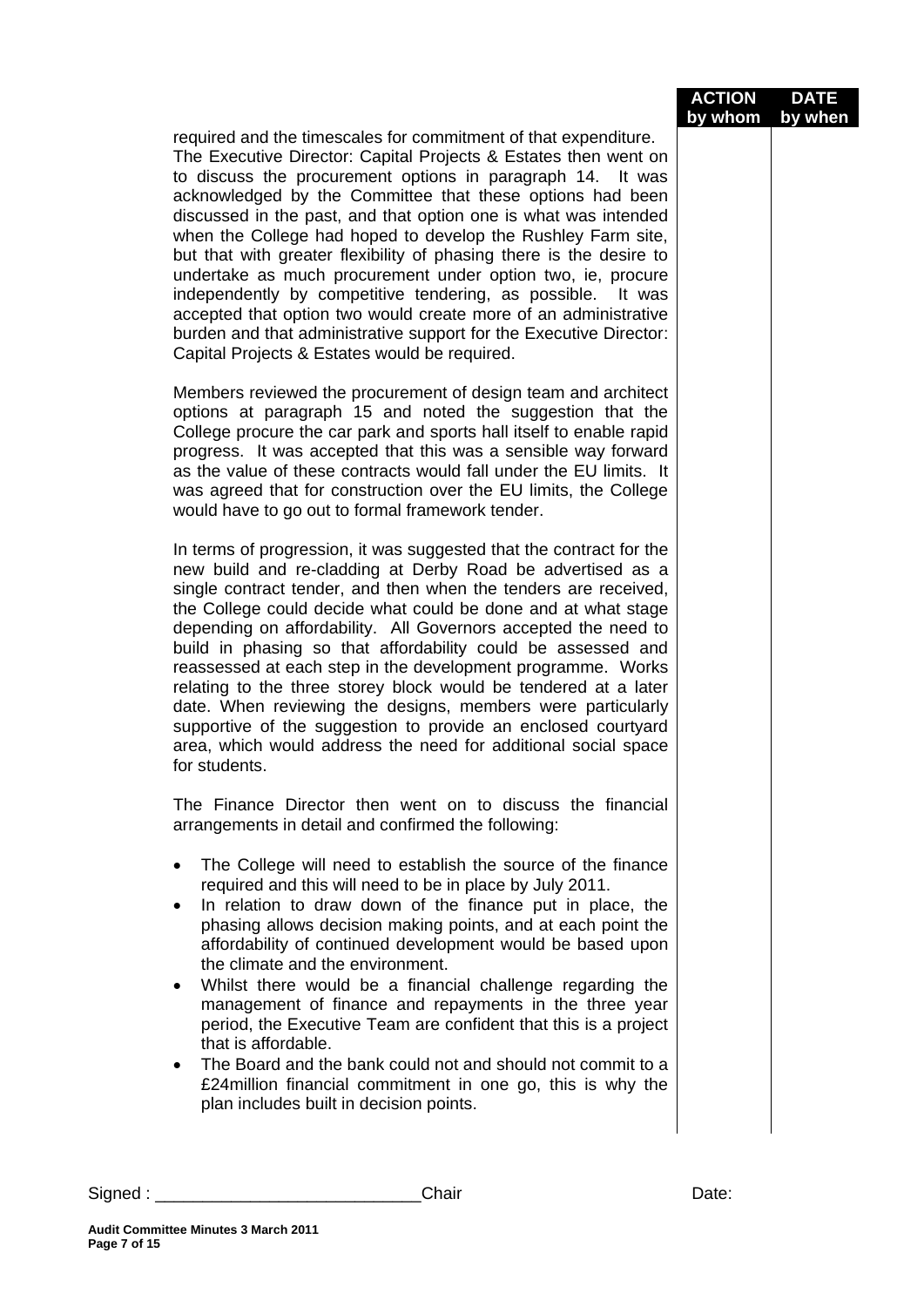|                                                                                                                                                                                                                                                                                                                                                                                                                                                                                                                                                                                                                                                                                                                                                                                                                                                                                                                                                                                                                                                                                                                                                                                                                                                                                                                                                                                                                                                                                                                                                                                                                                                                                                                                                                                                                                                                                                                                                                                                                                                                                                                                                     | <b>ACTION</b><br>by whom | <b>DATE</b><br>by when |
|-----------------------------------------------------------------------------------------------------------------------------------------------------------------------------------------------------------------------------------------------------------------------------------------------------------------------------------------------------------------------------------------------------------------------------------------------------------------------------------------------------------------------------------------------------------------------------------------------------------------------------------------------------------------------------------------------------------------------------------------------------------------------------------------------------------------------------------------------------------------------------------------------------------------------------------------------------------------------------------------------------------------------------------------------------------------------------------------------------------------------------------------------------------------------------------------------------------------------------------------------------------------------------------------------------------------------------------------------------------------------------------------------------------------------------------------------------------------------------------------------------------------------------------------------------------------------------------------------------------------------------------------------------------------------------------------------------------------------------------------------------------------------------------------------------------------------------------------------------------------------------------------------------------------------------------------------------------------------------------------------------------------------------------------------------------------------------------------------------------------------------------------------------|--------------------------|------------------------|
| The College will go out to tender regarding the banking<br>facilities. Initial letters have been sent out to three banks<br>providing College information and requesting clarification of<br>the bank's position. The intention is to get the bank's view<br>on initial affordability.<br>Before any of the project phases can be commenced, there is<br>$\bullet$<br>a need to have both the bank and the SFA on board with the<br>College's plans.                                                                                                                                                                                                                                                                                                                                                                                                                                                                                                                                                                                                                                                                                                                                                                                                                                                                                                                                                                                                                                                                                                                                                                                                                                                                                                                                                                                                                                                                                                                                                                                                                                                                                                |                          |                        |
| Members discussed the detail of the finance and the Director of<br>Finance confirmed that the most critical decision for the Board<br>will be the expenditure required to complete the new build<br>element of the project, as this is the most significant portion of<br>monies required. He confirmed that, prior to giving the 'go ahead'<br>regarding this element of the development, the Board and the<br>College would need to make sure that the finances and<br>performance up to that point are sound, and in line with the<br>assumptions made regarding financial projections and budgeting.<br>Members reviewed the timing of the decisions required and<br>acknowledged that, as with any development, some decisions<br>are required quite quickly and come close together. The Director<br>of Finance gave his opinion that the worse case scenario is that<br>the College is forced to make concessions regarding the<br>timetable proposed. He expressed the belief that this was an<br>acceptable and manageable risk as it was simply unadvisable for<br>the College to commit to a £24million project with no break<br>points.<br>One member of the Committee indicated that to better<br>understand the phasing and financial decisions required. He<br>would like to see detail showing how the project timetable fits in<br>with the College's financial position, decisions and known<br>positions regarding funding.<br>Having looked at the timescale, the Director of Finance<br>explained that it was likely that the Board would have to make<br>decisions regarding the new build element of the project in<br>November 2011, it was acknowledged that, at this point, the<br>College is unlikely to know the full impact of the HE funding<br>changes, this being said, he confirmed that affordability of the<br>project had been based upon prudent assumptions, and whilst<br>the Board will be asked to make commitment before several<br>certainties are known, there is a belief that the assumptions<br>which are cautious and prudent should support affordability and<br>the financial models put forward. | Dir Fin                  |                        |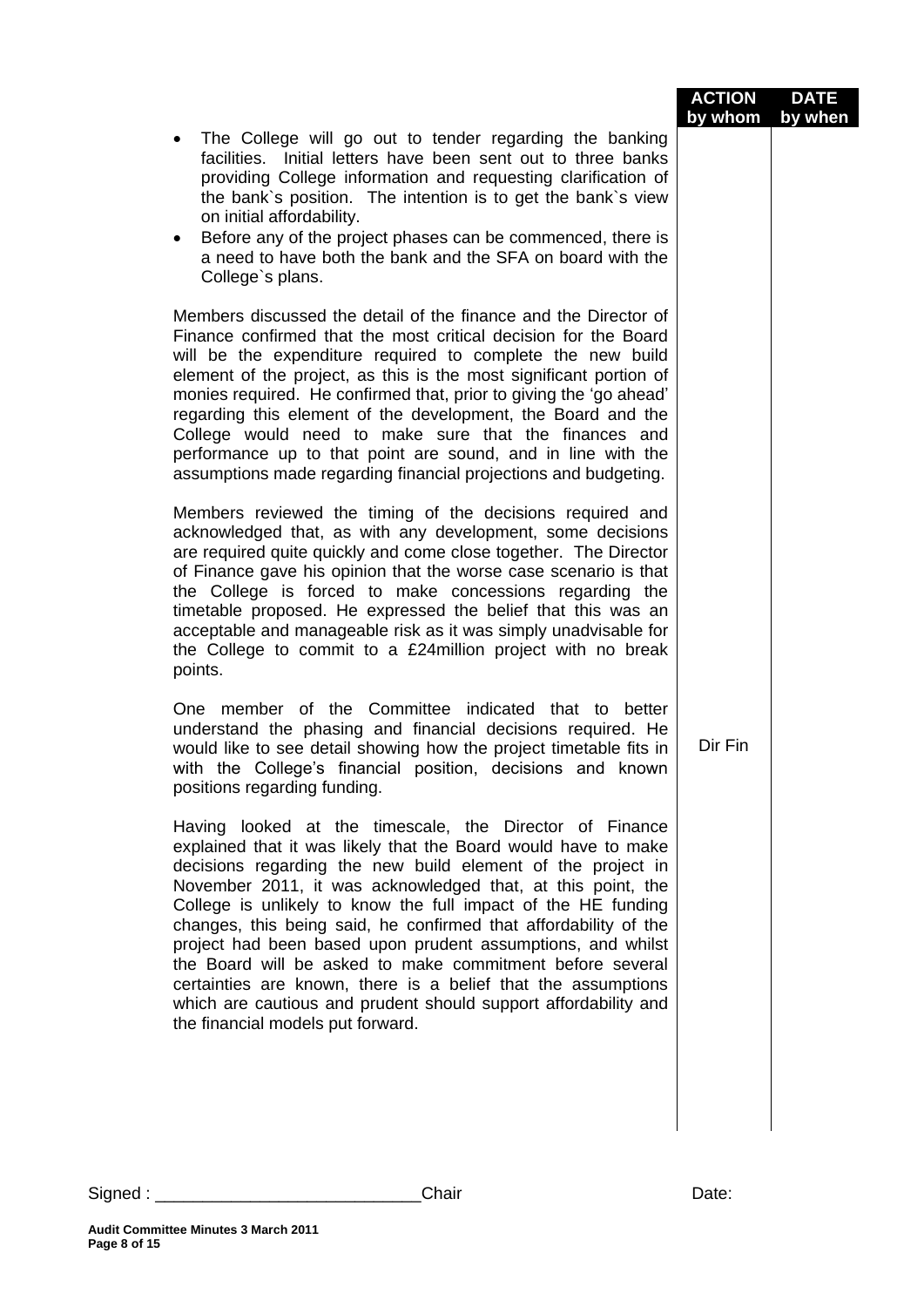|            |                                                                                                                                                                                                                                                                                                                                                                                                                                                                                                                                                                                                                                             | <b>ACTION</b><br>by whom | <b>DATE</b><br>by when |
|------------|---------------------------------------------------------------------------------------------------------------------------------------------------------------------------------------------------------------------------------------------------------------------------------------------------------------------------------------------------------------------------------------------------------------------------------------------------------------------------------------------------------------------------------------------------------------------------------------------------------------------------------------------|--------------------------|------------------------|
|            | In terms of the way forward, members agreed that there needs to<br>be a focus on how much risk planning is required and that there<br>needs to be very comprehensive risk assessments undertaken<br>regarding the financial assumptions made which underpin and<br>support the forecasts and affordability assessments.                                                                                                                                                                                                                                                                                                                     |                          |                        |
| included.  | Members discussed the commercial banking market and<br>acknowledged that it is very different now from when bank<br>facilities were sought for the Rushley Farm project. It was<br>acknowledged that any bank is likely to require refinance clauses<br>every five years and that there is a risk associated with this, but<br>in real terms there is nothing that the College can do to avoid<br>this. It was accepted that, within the current market, the College<br>was unlikely to obtain a 25 year loan without any refinance clause                                                                                                  |                          |                        |
|            | Members all agreed that, whilst any development project carried<br>a certain element of risk, this had to be balanced against the risk<br>of doing nothing. It was agreed that within the competitive<br>education market and the fact that all colleges, universities and<br>other providers will be seeking to charge more fees, that there<br>needs to be facilities available to justify seeking this payment.<br>The Committee all agreed that, on balance, the risks associated<br>with the development project could be managed, and to do<br>nothing would inevitably lead to the deterioration of provision<br>offered at College. |                          |                        |
|            | (David Overton joined the meeting at 5.00 pm).                                                                                                                                                                                                                                                                                                                                                                                                                                                                                                                                                                                              |                          |                        |
| including: | Having reviewed the proposals in detail, the Committee was<br>happy to accept the recommendations made and agreed to<br>recommend to the Board, phase 2 of the property strategy                                                                                                                                                                                                                                                                                                                                                                                                                                                            |                          |                        |
| a)         | Redevelopment of the Derby Road Campus at a<br>budgetary cost of £24 million including professional fees<br>and applicable VAT. The redevelopment to include a new<br>landmark building circa 425 square metres with enclosed<br>courtyard, a new 1,150 square metres sports hall, re-<br>cladding a six storey tower block and surrounding<br>buildings, conversion of first and second floor of the three<br>storey block.                                                                                                                                                                                                                |                          |                        |
| b)         | A campus wide design and set of key principles to support<br>the design aspirations for a new build programme,<br>refurbishment of existing buildings and Derby Road<br>campus as a whole.                                                                                                                                                                                                                                                                                                                                                                                                                                                  |                          |                        |
| C)         | A programme of work that (subject to planning approval)<br>delivers a new building and sports hall by December<br>2012.                                                                                                                                                                                                                                                                                                                                                                                                                                                                                                                     |                          |                        |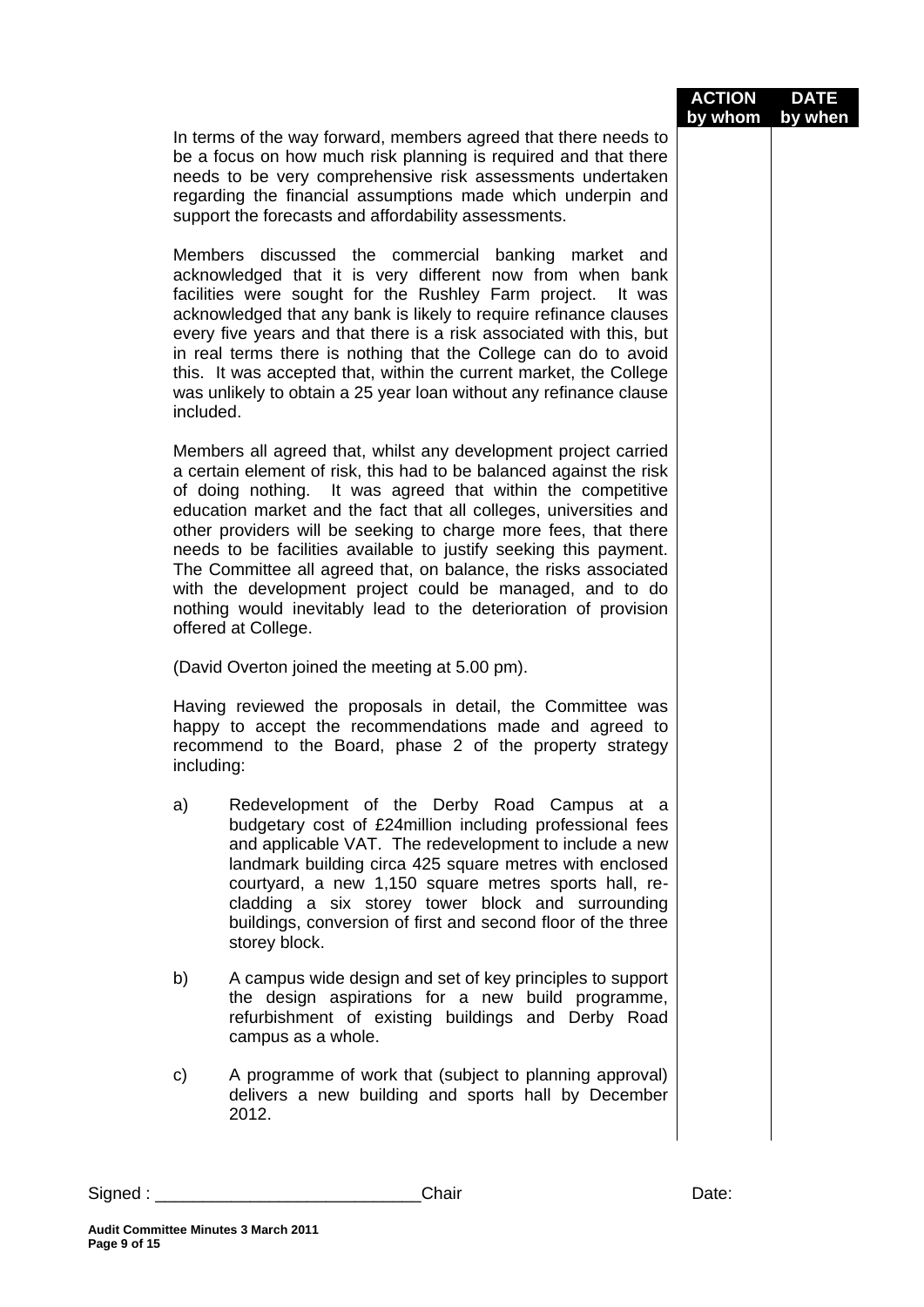|               |                                  |                                                                                                                                                                                                                                                                                                                                                                                                                                                                                                                                                                                                                                                                                                                                                                                                                                                                                                                                                                                                                                                                                                                                                                                                                                                                                                                                                                      | <b>ACTION</b><br>by whom | <b>DATE</b><br>by when |
|---------------|----------------------------------|----------------------------------------------------------------------------------------------------------------------------------------------------------------------------------------------------------------------------------------------------------------------------------------------------------------------------------------------------------------------------------------------------------------------------------------------------------------------------------------------------------------------------------------------------------------------------------------------------------------------------------------------------------------------------------------------------------------------------------------------------------------------------------------------------------------------------------------------------------------------------------------------------------------------------------------------------------------------------------------------------------------------------------------------------------------------------------------------------------------------------------------------------------------------------------------------------------------------------------------------------------------------------------------------------------------------------------------------------------------------|--------------------------|------------------------|
|               | d)                               | To enable the programme of work to be achieved, it is<br>recommended that:                                                                                                                                                                                                                                                                                                                                                                                                                                                                                                                                                                                                                                                                                                                                                                                                                                                                                                                                                                                                                                                                                                                                                                                                                                                                                           |                          |                        |
|               |                                  | i.<br>the existing design team and architect contracted to<br>the College for work related to phase 1 of the<br>property strategy are appointed via a single action<br>tender authorisation for the design, development of<br>the sports hall and car park at a budgetary cost of<br>£108k plus vat,<br>the existing design team and architect are appointed<br>ii.<br>to commence design to RIBA stage C for the new<br>build and planning at a budgetary cost of £133k plus<br>VAT,<br>the detailed design development for the new build,<br>iii.<br>post RIBA stage C is competitively tendered via the<br>OGC framework contract to comply with OJEU<br>legislation,<br>a topological below ground site investigation, below<br>iv.<br>ground drainage, acoustic service, travel plan and<br>Envirocheck are commissioned by competitive tender<br>at a budgetary cost of £31.5k plus vat.                                                                                                                                                                                                                                                                                                                                                                                                                                                                       |                          |                        |
|               |                                  | (Kate Allsop left the meeting at 5.10 pm).                                                                                                                                                                                                                                                                                                                                                                                                                                                                                                                                                                                                                                                                                                                                                                                                                                                                                                                                                                                                                                                                                                                                                                                                                                                                                                                           |                          |                        |
| 11.14         |                                  | <b>PROPERTY STRATEGY AFFORDABILITY REPORT</b>                                                                                                                                                                                                                                                                                                                                                                                                                                                                                                                                                                                                                                                                                                                                                                                                                                                                                                                                                                                                                                                                                                                                                                                                                                                                                                                        |                          |                        |
|               |                                  | The Finance Director introduced this item and drew members'<br>attention to the following:                                                                                                                                                                                                                                                                                                                                                                                                                                                                                                                                                                                                                                                                                                                                                                                                                                                                                                                                                                                                                                                                                                                                                                                                                                                                           |                          |                        |
|               | ٠<br>٠<br>$\bullet$<br>$\bullet$ | WNC does not have a history of borrowing to finance<br>investment in its facilities. The current estate has either been<br>developed off the back of public grants as they have become<br>available or through cash reserves.<br>The previous scheme to deliver a whole new campus<br>opposite the Derby Road site was ambitious and involved a<br>significant contribution from the public through capital grants.<br>Since this time, the College's finance has improved, but the<br>public grant climate remains as it has been for the past two<br>years and, as a result, the College must approach any capital<br>development programme with a view to financing from its own<br>reserves, commercial borrowing and disposal proceeds.<br>Any commercial borrowing above £1.5million must have the<br>approval of the Skills Funding Agency under the terms of the<br>financial<br>memorandum. Indeed property transactions,<br>whether involving borrowing or not, above this level must<br>seek and secure such approvals.<br>As a result of the need to secure consent and approval, the<br>SFA will reference the broad guidance on which they are<br>likely to base their own judgements of affordability. Broadly<br>speaking these criteria are; a) recovery to a financial health<br>position of at least satisfactory within three years of practical |                          |                        |
|               |                                  | Chair<br>Signed : _______________________                                                                                                                                                                                                                                                                                                                                                                                                                                                                                                                                                                                                                                                                                                                                                                                                                                                                                                                                                                                                                                                                                                                                                                                                                                                                                                                            | Date:                    |                        |
| Page 10 of 15 |                                  | <b>Audit Committee Minutes 3 March 2011</b>                                                                                                                                                                                                                                                                                                                                                                                                                                                                                                                                                                                                                                                                                                                                                                                                                                                                                                                                                                                                                                                                                                                                                                                                                                                                                                                          |                          |                        |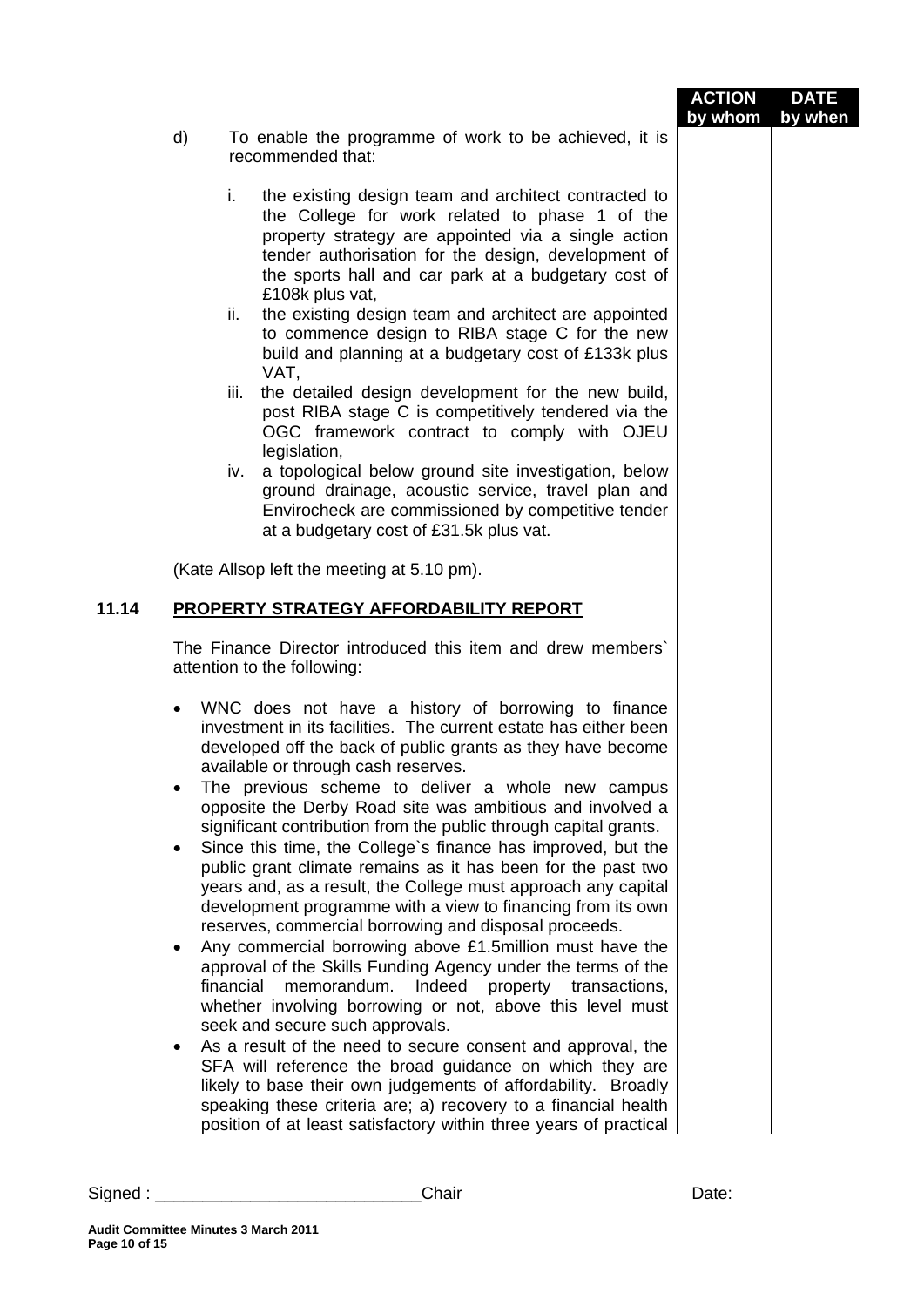|                                                                                                                                                                                                                                                                                                                                                                                                                                                                                                                                                                                                                                                                                                                                                                                                                                                       | <b>ACTION</b><br>by whom     | <b>DATE</b><br>by when |
|-------------------------------------------------------------------------------------------------------------------------------------------------------------------------------------------------------------------------------------------------------------------------------------------------------------------------------------------------------------------------------------------------------------------------------------------------------------------------------------------------------------------------------------------------------------------------------------------------------------------------------------------------------------------------------------------------------------------------------------------------------------------------------------------------------------------------------------------------------|------------------------------|------------------------|
| completion of the project, b) borrowing to be a maximum of<br>40% of total relevant income, and c) interest cover to<br>measures through debt charges as a percentage of income,<br>to be no more than 5%.<br>Further criteria for affordability are likely to be imposed<br>$\bullet$<br>through bankers, which will consider such aspects as cash<br>generation, to service the debt, interest cover and historic<br>surplus deficit position, with or without FRS17 charges.<br>Members were advised that the College had shared its<br>forecast with a number of banks and it is hoped that feedback<br>on the Banks position could be given to the Board on 10<br>March 2011.                                                                                                                                                                    | Financial<br><b>Director</b> | 10<br>March<br>2011    |
| Fundamentally, the College Board must assess its own<br>٠<br>confidence in affordability, even if its other key stakeholders<br>and financial backers are content from their own perspective<br>with affordability indicators.                                                                                                                                                                                                                                                                                                                                                                                                                                                                                                                                                                                                                        |                              |                        |
| From the College view point therefore, it hinges around the<br>٠<br>ability to generate sufficient cash flows from operations to<br>enable the debt, both capital and interest to be serviced<br>comfortably across the planning period.<br>If this can be demonstrated within the financial forecast, the<br>College and its Board must be content with the assumptions<br>made on cost and revenues across a time period which<br>presents fundamental changes in public spending against a<br>back drop of economic uncertainty.<br>To this extent, risk and sensitivity become important<br>$\bullet$<br>considerations as forecasts have a habit of being broadly<br>inaccurate and an under estimation in costs or an over<br>estimation in income streams can have the affect of causing a<br>debilitating impact on the College's operations. |                              |                        |
| Members all acknowledged the risks associated with commercial<br>borrowing, and the need to be entirely comfortable that the key<br>assumptions made and referred to in paragraph 23 were<br>accurate. To assist the Board in its deliberations, the Committee<br>requested that a timetable be provided which would overlay the<br>project timetable and would detail the points at which the College<br>would have more certainty regarding funding and the accuracy of<br>its assumptions. They requested that a risk grid be provided<br>which would overlay the assumptions and the College's likely                                                                                                                                                                                                                                             | Financial                    | 5 May                  |
| response to the risks. It was agreed that the Finance Director<br>would produce this.                                                                                                                                                                                                                                                                                                                                                                                                                                                                                                                                                                                                                                                                                                                                                                 | <b>Director</b>              | 2011                   |
| Members reviewed the core assumptions in great detail and the<br>key elements needed to ensure affordability. It was confirmed<br>that these key assumptions would be shared with the Board on<br>the 10 March 2011.                                                                                                                                                                                                                                                                                                                                                                                                                                                                                                                                                                                                                                  | Financial<br><b>Director</b> | 10<br>March<br>2011    |

Signed : \_\_\_\_\_\_\_\_\_\_\_\_\_\_\_\_\_\_\_\_\_\_\_\_\_\_\_\_Chair Date: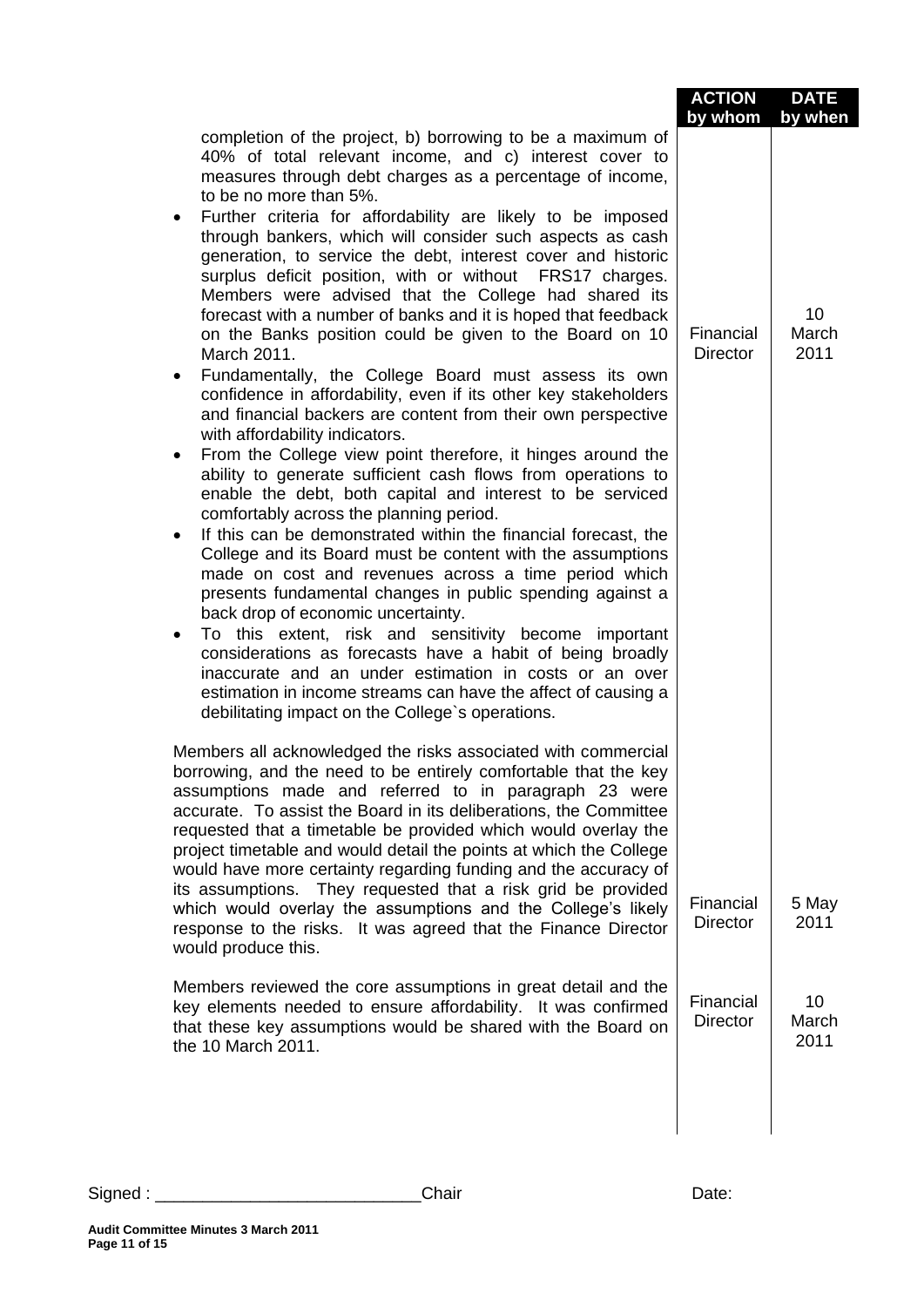|        |                                                                                                                                                                                                                                                                                                                                                                                                                                                                                                                                                                                                                                                                                                                                                                                                                                                                                                                                                                                                                                                                                                                                                                                                                                                                                                                                                                                                                                                                                                                                                                                                                                                                                                                                                                  |                                                                                                                                                                                                                                                                         | <b>ACTION</b><br>by whom | <b>DATE</b><br>by when |
|--------|------------------------------------------------------------------------------------------------------------------------------------------------------------------------------------------------------------------------------------------------------------------------------------------------------------------------------------------------------------------------------------------------------------------------------------------------------------------------------------------------------------------------------------------------------------------------------------------------------------------------------------------------------------------------------------------------------------------------------------------------------------------------------------------------------------------------------------------------------------------------------------------------------------------------------------------------------------------------------------------------------------------------------------------------------------------------------------------------------------------------------------------------------------------------------------------------------------------------------------------------------------------------------------------------------------------------------------------------------------------------------------------------------------------------------------------------------------------------------------------------------------------------------------------------------------------------------------------------------------------------------------------------------------------------------------------------------------------------------------------------------------------|-------------------------------------------------------------------------------------------------------------------------------------------------------------------------------------------------------------------------------------------------------------------------|--------------------------|------------------------|
|        |                                                                                                                                                                                                                                                                                                                                                                                                                                                                                                                                                                                                                                                                                                                                                                                                                                                                                                                                                                                                                                                                                                                                                                                                                                                                                                                                                                                                                                                                                                                                                                                                                                                                                                                                                                  | In terms of disposals of the current estate, Members questioned<br>why the initial suggestion was to only sell part of Chesterfield<br>Road, they requested that a view be taken as whether to sell in<br>its entirety, or look at ways of using it in a different way. |                          |                        |
|        |                                                                                                                                                                                                                                                                                                                                                                                                                                                                                                                                                                                                                                                                                                                                                                                                                                                                                                                                                                                                                                                                                                                                                                                                                                                                                                                                                                                                                                                                                                                                                                                                                                                                                                                                                                  | Members' attention was drawn to paragraph 24 and the impact of<br>meeting the core assumptions. The key outcomes were noted.                                                                                                                                            |                          |                        |
|        | AGREED:                                                                                                                                                                                                                                                                                                                                                                                                                                                                                                                                                                                                                                                                                                                                                                                                                                                                                                                                                                                                                                                                                                                                                                                                                                                                                                                                                                                                                                                                                                                                                                                                                                                                                                                                                          | to note the College position on affordability and<br>the context of delivery, the scheme proposed and<br>in particular the nature of the assumptions applied<br>to the development of the financial forecast and<br>affordability assessment.                           |                          |                        |
| 11.15  |                                                                                                                                                                                                                                                                                                                                                                                                                                                                                                                                                                                                                                                                                                                                                                                                                                                                                                                                                                                                                                                                                                                                                                                                                                                                                                                                                                                                                                                                                                                                                                                                                                                                                                                                                                  | <b>FINANCE REPORT JANUARY 2011</b>                                                                                                                                                                                                                                      |                          |                        |
|        | (David Overton left the meeting at 5.30 pm).                                                                                                                                                                                                                                                                                                                                                                                                                                                                                                                                                                                                                                                                                                                                                                                                                                                                                                                                                                                                                                                                                                                                                                                                                                                                                                                                                                                                                                                                                                                                                                                                                                                                                                                     |                                                                                                                                                                                                                                                                         |                          |                        |
|        | The Finance Director introduced this item and drew members'<br>attention to the following:                                                                                                                                                                                                                                                                                                                                                                                                                                                                                                                                                                                                                                                                                                                                                                                                                                                                                                                                                                                                                                                                                                                                                                                                                                                                                                                                                                                                                                                                                                                                                                                                                                                                       |                                                                                                                                                                                                                                                                         |                          |                        |
|        | The financial year has now reached the mid point and the<br>performance reported in January reflects a comparison with<br>the mid year forecasts with the budget still reflected for<br>information.<br>The improvements in the overall group financial performance<br>٠<br>in December continued into January, with group income for<br>the first half of the year reaching £22.3 million, which as would<br>be expected, is in line with the mid year reforecast position.<br>The acceleration of income generation from employer<br>$\bullet$<br>responsive programmes continues into January 2011, with a<br>total of £1.5 million achieved in the period, contributing to £6.9<br>million recorded for the year to date, with a target of<br>£15.6 million. Whilst the straight line profile of performance in<br>the first half year is still below full year projections, the<br>continuation of the performance reported in the past two<br>months will achieve the full year target (the College is<br>expecting £1.5 million each month).<br>Group operating profits for the first half-year of £1.185 million<br>are slightly ahead of forecast and well on the way to achieve<br>the full year out turn of £1.477 million. However, a provision<br>has been included at the year end of £390k to implement<br>changes necessary to deliver the College programme into<br>2011/12.<br>At College level, an operating profit of £754k is £103k ahead<br>$\bullet$<br>of forecast, caused by a short fall in partner provision costs,<br>allied to a shortfall of income in the 16-18 apprenticeship<br>forecast. This is subsequently offset by income generated<br>ahead of target for tuition fees, full cost activity and adult<br>apprenticeships. |                                                                                                                                                                                                                                                                         |                          |                        |
| Sigma: |                                                                                                                                                                                                                                                                                                                                                                                                                                                                                                                                                                                                                                                                                                                                                                                                                                                                                                                                                                                                                                                                                                                                                                                                                                                                                                                                                                                                                                                                                                                                                                                                                                                                                                                                                                  | Chair                                                                                                                                                                                                                                                                   | Date:                    |                        |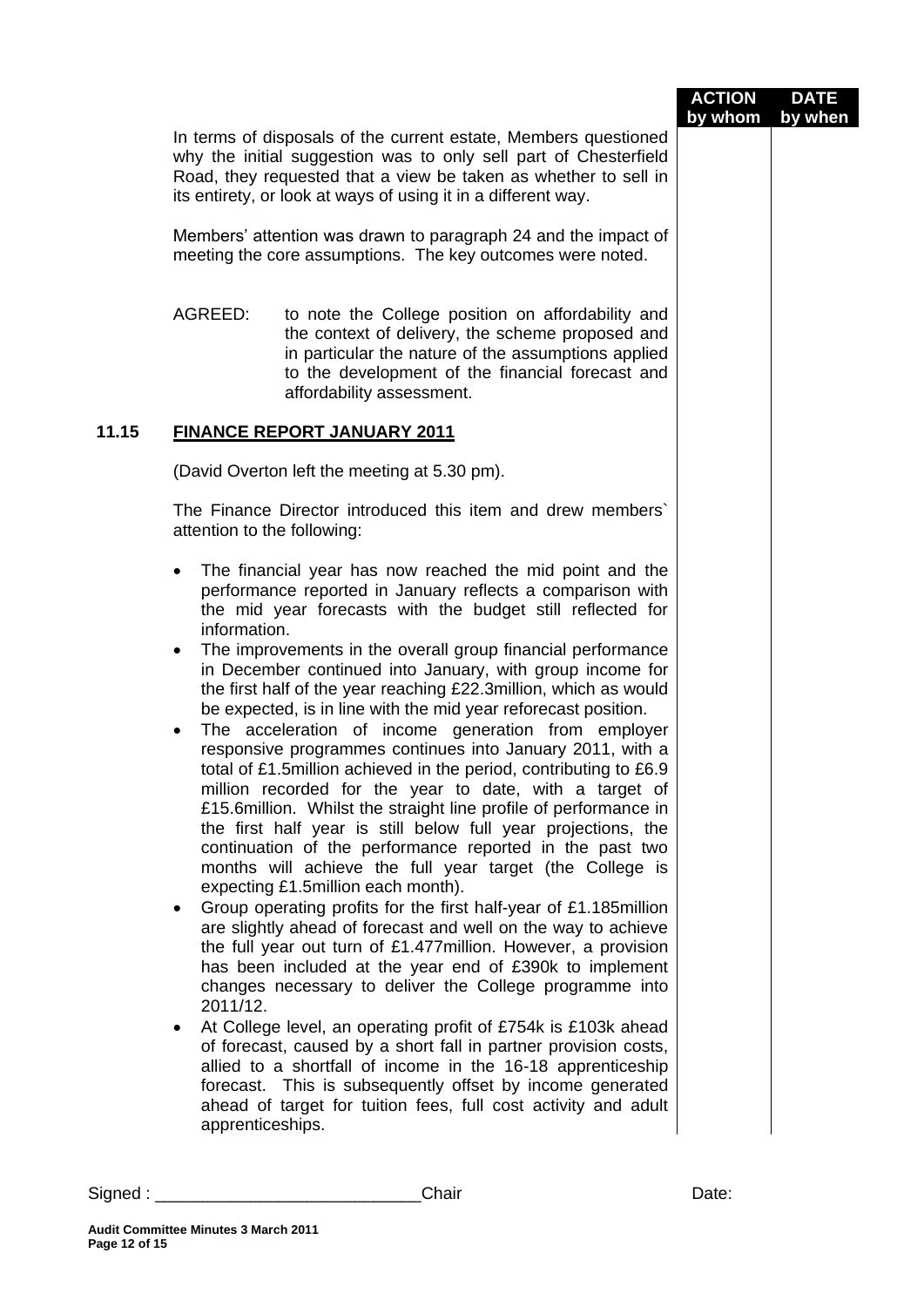| <b>ACTION</b>   | <b>DATE</b> |
|-----------------|-------------|
| by whom by when |             |

- College pay costs are in line with forecast at the half way point in the year and £12million represents 48% of the full year net forecast expenditure cost. A small overspend in sessional expenditure is reported in the period offset by continuing vacancy under spend in the categories.
- Subsidiary companies trading performances is reported close to, or ahead of forecast for each entity as a result of the mid year review programme. Skilldrive has generated operating profits of £404k in the first half of the year, reflecting well on the full year revised target of £711k, up from the budgeted position of £582k.
- Safety Plus performance in the month has been much stronger than of late, helped by the increased employer responsive volumes and a write back from doubtful debt provision in the month. Operating profits of £52k have been achieved in the first half of the year, although there remains a pressing objective to engage the first group of apprentices if the company is to have a sustainable future in its current form. It is noted that expected profit for the year is £182k.
- Vision Apprentices is in line with anticipated performance for the half-year.
- Until the first blocks of expenditure are incurred on the Creative Arts build phase the balance sheet maintains its short term solvency strength, with net current assets of £1.8million, and cash balances of £7.3million. The twin aspects of capital expenditure and a slowing funding agency profile will now see the cash levels and short term solvency deteriorate for the remainder of the year, but will still support the completion of the first phase of the build programme without the need to borrow either through short term or medium term methods. It was noted that payments out will accelerate when invoices for construction work and equipment start to be received.

AGREED: to note the Finance Report to January 2011.

## **11.16 COLLEGE MID YEAR FINANCIAL FORECAST 2010/11**

The Director of Finance introduced this item and reminded members that this is a reforecasting exercise that is done in January every year and then presented to the Board in March.

Members` attention was drawn to the detail on page 62 which sets out the summary of the revised forecast. The Director of Finance confirmed that the detail would also be presented to the Board at the mid year review meeting. Members reviewed the table set out on page 63 and the summary of budgeted, actual and reforecast position. In terms of costs associated with subsidiary companies, on questioning, the Finance Director confirmed that he believed a fair share of costs had been allocated between the College and the subsidiary companies and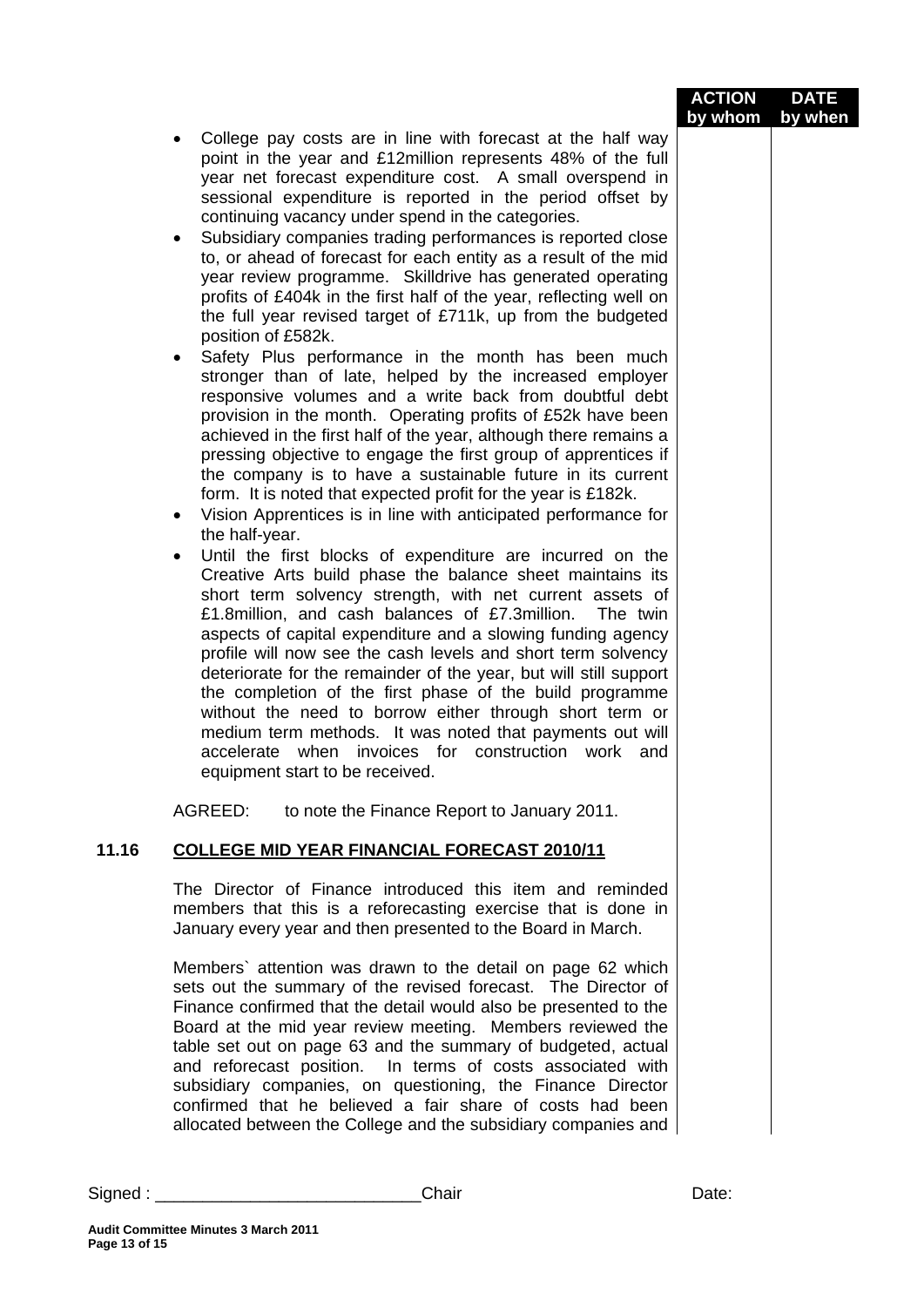|       |                                                                                                                                                                                                                                                                                                                                                                                                                                                                                                                                                                                                                                                                                                                                                                                                                                                                                                                                                                                                                                                                                                                                      | <b>ACTION</b> | <b>DATE</b> |
|-------|--------------------------------------------------------------------------------------------------------------------------------------------------------------------------------------------------------------------------------------------------------------------------------------------------------------------------------------------------------------------------------------------------------------------------------------------------------------------------------------------------------------------------------------------------------------------------------------------------------------------------------------------------------------------------------------------------------------------------------------------------------------------------------------------------------------------------------------------------------------------------------------------------------------------------------------------------------------------------------------------------------------------------------------------------------------------------------------------------------------------------------------|---------------|-------------|
|       | that there was no hidden support costs. Members noted the<br>operating profit position of the College running at 1.3%, and<br>whilst below that they would wish to achieve, it is better than the<br>sector average which is less than 1%.                                                                                                                                                                                                                                                                                                                                                                                                                                                                                                                                                                                                                                                                                                                                                                                                                                                                                           | by whom       | by when     |
|       | The Finance Director took the Committee through the real<br>influences underlying the variances in forecast and in particular it<br>was noted:<br>Pay costs page 65, paragraph 20 and<br>٠<br>Maintenance costs, paragraph 26 - these were unforeseen<br>$\bullet$<br>costs.                                                                                                                                                                                                                                                                                                                                                                                                                                                                                                                                                                                                                                                                                                                                                                                                                                                         |               |             |
|       | All in all, members agreed that it was a relatively positive picture<br>that had been presented at the mid year point. The Director of<br>Finance confirmed that even within the reforecast figures, he had<br>still taken a relatively prudent review.                                                                                                                                                                                                                                                                                                                                                                                                                                                                                                                                                                                                                                                                                                                                                                                                                                                                              |               |             |
|       | AGREED:<br>to note the College mid year financial forecast<br>2010/11.                                                                                                                                                                                                                                                                                                                                                                                                                                                                                                                                                                                                                                                                                                                                                                                                                                                                                                                                                                                                                                                               |               |             |
| 11.17 | <b>EMPLOYER RESPONSIVE AND 16-18 WORK BASED</b><br><b>LEARNING UPDATE 2010/11</b>                                                                                                                                                                                                                                                                                                                                                                                                                                                                                                                                                                                                                                                                                                                                                                                                                                                                                                                                                                                                                                                    |               |             |
|       | The Director of Finance introduced this item and updated<br>members on targets, progress and achievement. In particular,<br>attention was drawn to page 74, paragraph 9 and the actual<br>versus planned position. In terms of the Work Based Learning<br>programme, members noted that there were a lot of new partners<br>and were advised that this reflects the pace of growth that the<br>College is hoping to achieve in this area.                                                                                                                                                                                                                                                                                                                                                                                                                                                                                                                                                                                                                                                                                            |               |             |
|       | Members' attention was drawn to the minor partner variations<br>seen on page 78 which were clearly highlighted in yellow.                                                                                                                                                                                                                                                                                                                                                                                                                                                                                                                                                                                                                                                                                                                                                                                                                                                                                                                                                                                                            |               |             |
|       | The Finance Director also introduced a new initiative, which is the<br>Joint Investment Programme. He explained that the JIP for<br>strategic skills is designed to bring together public and private<br>investment into a 50:50 match funded plan to support training<br>and skills development in areas key to economic recovery and<br>future growth. He explained that Sector Skills Councils and<br>Industry Training Boards were invited to submit expressions of<br>interest to exploit the opportunities created by new technologies<br>on the markets, and contribute to meeting the skills challenge of<br>a low carbon economy. Successful Sector Skills Councils went<br>forward to produce detailed implementation and delivery plans,<br>and those that met the Skills Funding Agency stringent<br>assessment on value for money and ability, were given approvals<br>to commence activity for the 2010/11 academic year. The<br>College has been approached by two Sector Skills Councils to<br>work in partnership under this programme. As a result of the<br>programme, the College will be required to enter into |               |             |
|       | Chair                                                                                                                                                                                                                                                                                                                                                                                                                                                                                                                                                                                                                                                                                                                                                                                                                                                                                                                                                                                                                                                                                                                                | Date:         |             |